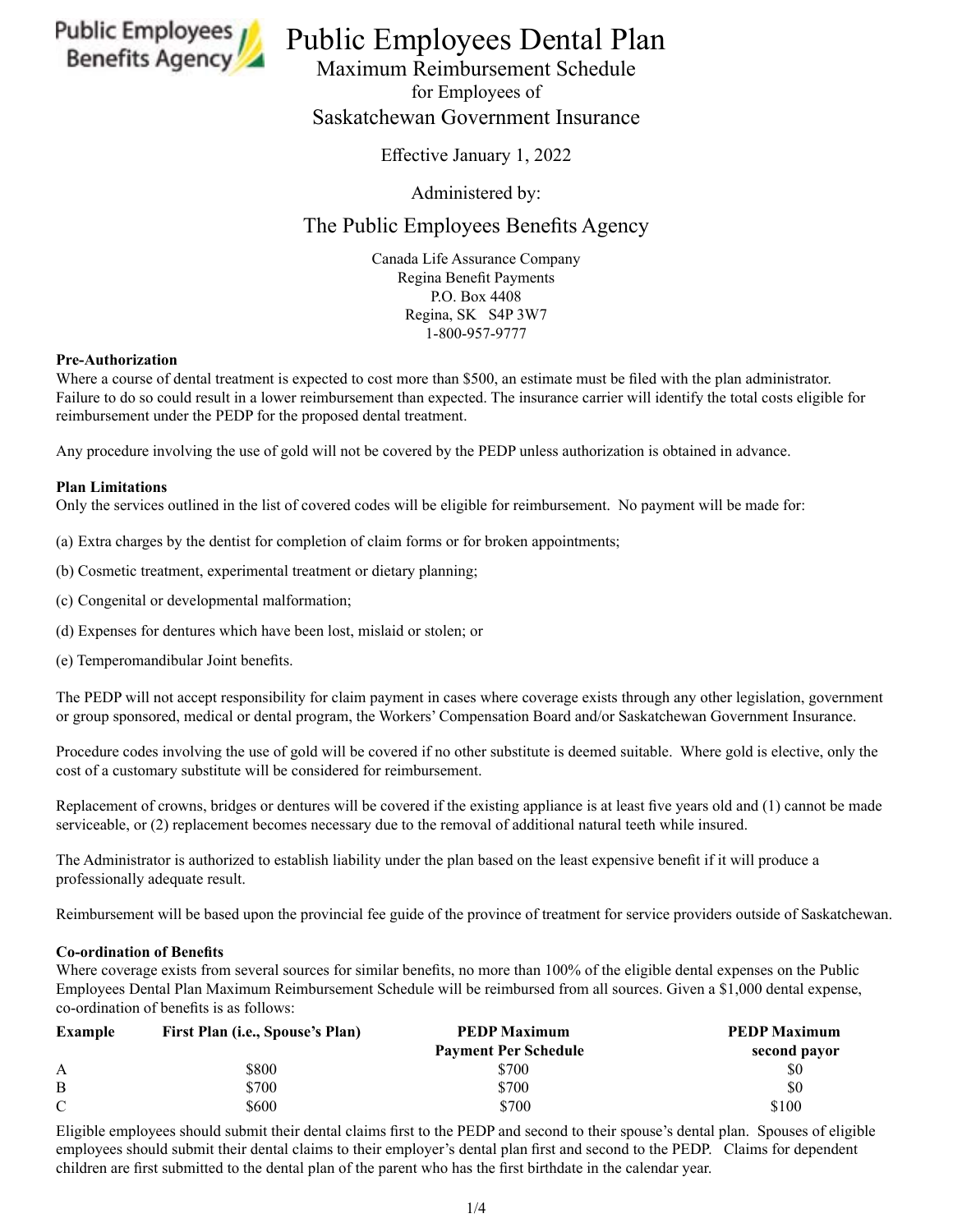## **Dental Payment Schedule**

| Level 1: Preventive Services - Reimbursed at 100% of dental charges to the maximums indicated below. |       |             |                          |                 |        |                 |        |
|------------------------------------------------------------------------------------------------------|-------|-------------|--------------------------|-----------------|--------|-----------------|--------|
| <b>Service</b>                                                                                       | Code  | <b>PEDP</b> |                          | 02117           | 79.00  | 04923           | 273.00 |
|                                                                                                      |       | Maximum     |                          | 02118           | 88.00  | 05101           | 105.00 |
| <b>Oral Examinations</b>                                                                             |       |             |                          | 02119           | 97.00  | 05102           | 210.00 |
| - new patient-primary                                                                                | 01101 | 58.00       |                          | 02120           | 106.00 | 05201           | 105.00 |
| - new patient-mixed                                                                                  | 01102 | 87.00       |                          | 02121           | 115.00 | 05202           | 210.00 |
| - new patient-permanent                                                                              | 01103 | 119.00      |                          | 02122           | 124.00 | 05209           | 105.00 |
| - previous patient                                                                                   |       |             |                          | 02123           | 133.00 | 13211           | 35.00  |
| (twice per year)                                                                                     | 01202 | 39.00       |                          | 02124           | 142.00 | 13217           | 17.00  |
|                                                                                                      | 01204 | 49.00       |                          | 02125           | 151.00 | 13231           | 35.00  |
|                                                                                                      | 01205 | 59.00       |                          | 02131           | 25.00  | 13237           | 17.00  |
|                                                                                                      | 01301 | 138.00      |                          | 02132           | 34.00  | 13401           | 29.00  |
|                                                                                                      | 01701 | 89.00       |                          | 02141           | 25.00  | 13409           | 19.00  |
| Polishing                                                                                            |       |             |                          | 02142           | 34.00  | 13411           | 59.00  |
| (2 units per year)                                                                                   | 11101 | 39.00       |                          | 02143           | 43.00  | 13419           | 44.00  |
| <b>Scaling</b>                                                                                       |       |             |                          | 02144           | 52.00  | 16201           | 105.00 |
| (10 units per year)                                                                                  | 11111 | 47.50       |                          | 02501           | 55.00  | 16202           | 210.00 |
|                                                                                                      | 11112 | 95.00       |                          | 02502           | 80.00  | 14101<br>$\ast$ | 246.00 |
|                                                                                                      | 11113 | 142.50      |                          | 02503           | 105.00 | *<br>14102      | 246.00 |
|                                                                                                      | 11114 | 190.00      |                          | 02504           | 130.00 | $\ast$<br>14103 | 493.00 |
|                                                                                                      | 11115 | 237.50      | - once per 24 months     | 02601           | 77.00  | *<br>14201      | 271.00 |
|                                                                                                      | 11116 | 285.00      |                          | 02801           | 65.00  | *<br>14202      | 271.00 |
|                                                                                                      | 11117 | 23.75       |                          | 04311<br>$\ast$ | 128.00 | *<br>15101      | 138.00 |
| <b>Fluoride Treatment, Rinse</b>                                                                     |       |             |                          | 04312<br>$\ast$ | 135.00 | $\ast$<br>15103 | 245.00 |
| (once per year) or;                                                                                  | 12111 | 19.00       |                          | 04313<br>$\ast$ | 128.00 | *<br>15105      | 245.00 |
| <b>Fluoride Treatment, Gel or Foam</b>                                                               |       |             |                          | $\ast$<br>04321 | 217.00 | *<br>15201      | 173.00 |
| (once per year) or;                                                                                  | 12112 | 23.00       |                          | 04322<br>$\ast$ | 239.00 | *<br>15202      | 184.00 |
| <b>Fluoride Treatment, Varnish</b>                                                                   |       |             |                          | $\ast$<br>04323 | 194.00 | 15301<br>*      | 173.00 |
| (once per year)                                                                                      | 12113 | 28.00       |                          | $\ast$<br>04401 | I.C.   | *<br>15302      | 237.00 |
| X-Rays - full mouth (once per 24 months)                                                             |       |             |                          | 04402<br>$\ast$ | 67.00  | *<br>15401      | 201.00 |
|                                                                                                      | 02102 | 160.00      |                          | 04501           | 105.00 | $\ast$<br>15402 | 203.00 |
| bitewing/apicals                                                                                     | 02111 | 25.00       |                          | 04509           | 105.00 | 15403<br>*      | 173.00 |
| (twice per year)                                                                                     | 02112 | 34.00       | Study Models - Unmounted |                 |        | * 15501         | 173.00 |
|                                                                                                      | 02113 | 43.00       |                          | $\ast$<br>04911 | 45.00  | 15601           | 53.00  |
|                                                                                                      | 02114 | 52.00       |                          | $\ast$<br>04921 | 102.00 | *<br>15603      | 53.00  |
|                                                                                                      | 02115 | 61.00       |                          | $\ast$<br>04922 | 189.00 | 15604           | 53.00  |
|                                                                                                      | 02116 | 70.00       |                          |                 |        |                 |        |

## **Level II: Basic and Routine Services - Reimbursed at 100% of dental charges to the maximums indicated below.**

| <b>Service</b>            | Code  | PEDP.          |                            | 23313 | 272.00 |                     | 72331 | 317.00 |
|---------------------------|-------|----------------|----------------------------|-------|--------|---------------------|-------|--------|
|                           |       | <b>Maximum</b> |                            | 23314 | 326.00 |                     | 72339 | 238.00 |
| <b>Amalgam, Composite</b> |       |                |                            | 23315 | 408.00 |                     | 72511 | 243.00 |
| or Acrylic Fillings       | 21111 | 114.00         |                            | 23321 | 186.00 |                     | 72521 | 319.00 |
|                           | 21112 | 152.00         |                            | 23322 | 253.00 |                     | 72531 | 392.00 |
|                           | 21113 | 175.00         |                            | 23323 | 297.00 |                     | 72711 | 362.00 |
|                           | 21121 | 128.00         |                            | 23324 | 356.00 | - Alveoloplasty     | 73121 | 219.00 |
|                           | 21122 | 171.00         |                            | 23325 | 445.00 |                     | 73152 | 471.00 |
|                           | 21123 | 196.00         |                            | 23411 | 145.00 |                     | 73153 | 350.00 |
|                           | 21211 | 148.00         |                            | 23412 | 197.00 |                     | 73154 | 586.00 |
|                           | 21212 | 200.00         |                            | 23413 | 231.00 |                     | 73182 | 591.00 |
|                           | 21213 | 228.00         |                            | 23414 | 277.00 |                     | 73183 | 356.00 |
|                           | 21214 | 274.00         |                            | 23415 | 346.00 |                     | 73184 | 591.00 |
|                           | 21215 | 342.00         |                            | 23511 | 171.00 |                     | 73222 | 219.00 |
|                           | 21221 | 166.00         |                            | 23512 | 233.00 |                     | 73223 | 478.00 |
|                           | 21222 | 224.00         |                            | 23513 | 272.00 |                     | 73224 | 80.00  |
|                           | 21223 | 257.00         |                            | 23514 | 326.00 |                     | 73411 | 567.00 |
|                           | 21224 | 308.00         |                            | 23515 | 408.00 |                     | 74611 | 414.00 |
|                           | 21225 | 385.00         | <b>Retentive Pins</b>      | 21401 | 32.00  |                     | 74612 | 495.00 |
|                           | 21231 | 154.00         |                            | 21402 | 50.00  |                     | 74613 | 583.00 |
|                           | 21232 | 210.00         |                            | 21403 | 67.00  |                     | 74621 | 462.00 |
|                           | 21233 | 245.00         |                            | 21404 | 85.00  | - Surgical Incision | 75112 | 164.00 |
|                           | 21234 | 294.00         |                            | 21405 | 103.00 |                     | 75121 | 221.00 |
|                           | 21235 | 367.00         |                            | 21501 | 40.00  |                     | 76941 | 423.00 |
|                           | 21241 | 168.00         | <b>Extractions</b>         | 71101 | 159.00 |                     | 76949 | 152.00 |
|                           | 21242 | 228.00         |                            | 71109 | 119.00 |                     | 76951 | 169.00 |
|                           | 21243 | 267.00         |                            | 71201 | 274.00 |                     | 76952 | 338.00 |
|                           | 21244 | 320.00         |                            | 71209 | 205.00 |                     | 76959 | 169.00 |
|                           | 21245 | 400.00         |                            | 72111 | 280.00 |                     | 76961 | 210.00 |
|                           | 21301 | 214.00         |                            | 72211 | 383.00 |                     | 76962 | 265.00 |
|                           | 23111 | 148.00         |                            | 72221 | 525.00 |                     | 77801 | 320.00 |
|                           | 23112 | 202.00         |                            | 72231 | 580.00 |                     | 77802 | 320.00 |
|                           | 23113 | 237.00         | <b>Dental Surgery -</b>    |       |        |                     | 77803 | 320.00 |
|                           | 23114 | 284.00         | (including x-rays and lab) |       |        |                     | 79311 | 656.00 |
|                           | 23115 | 355.00         | Residual Root Removal      | 72311 | 114.00 |                     | 79312 | 827.00 |
|                           | 23311 | 171.00         |                            | 72319 | 86.00  |                     | 79403 | 115.00 |
|                           | 23312 | 233.00         |                            | 72321 | 238.00 |                     | 79404 | 180.00 |
|                           |       |                | 2/4                        | 72329 | 179.00 |                     | 79602 | 99.00  |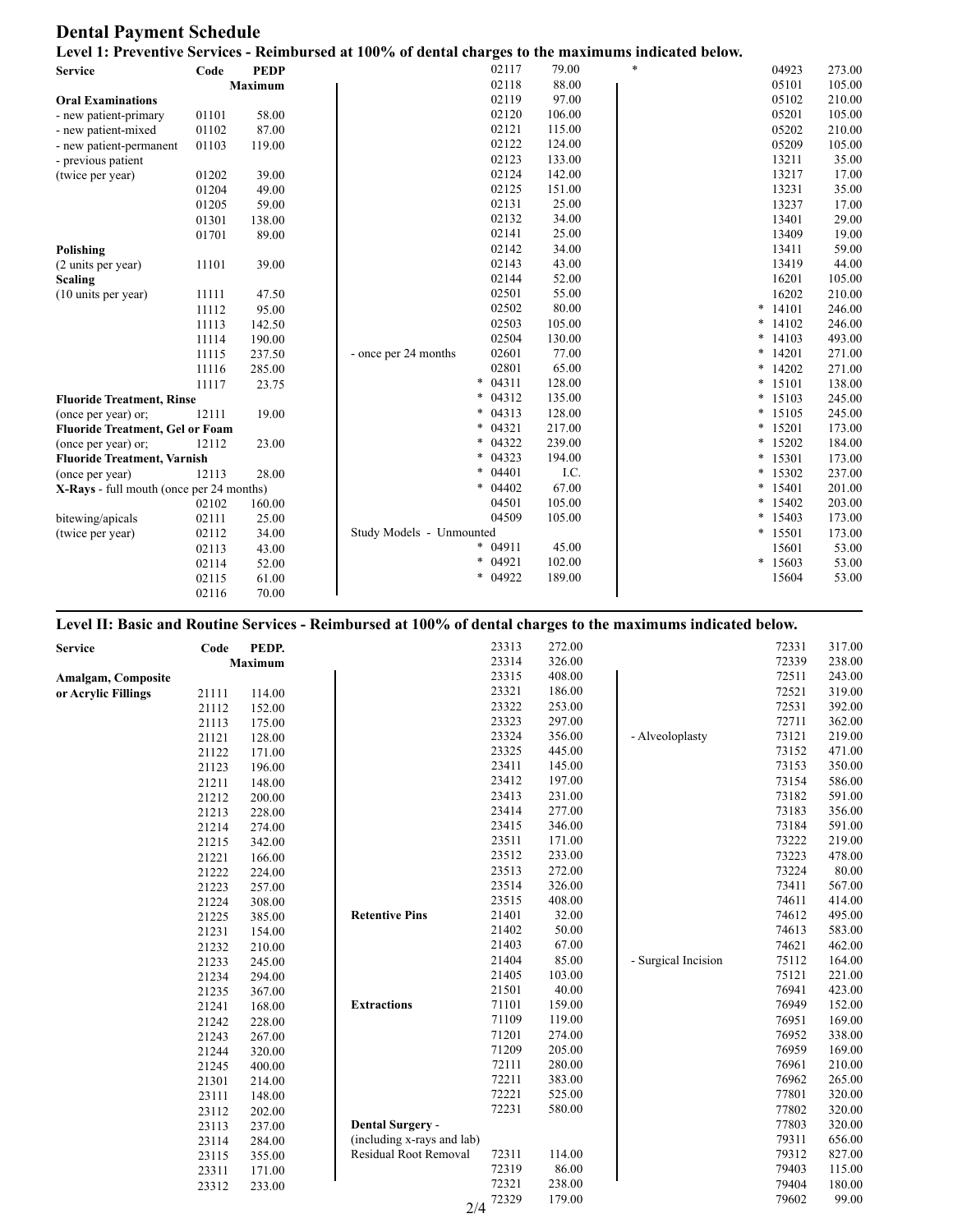#### **Level II: Basic and Routine Services Continued**

| <b>Service</b>       | Code           | PEDP.            | <b>Emergency Services</b>                  | 39211           | 107.00          | 92432                                            | 180.00           |
|----------------------|----------------|------------------|--------------------------------------------|-----------------|-----------------|--------------------------------------------------|------------------|
|                      |                | Maximum          |                                            | 39212           | 145.00          | 92433                                            | 254.00           |
| <b>Endondontics</b>  |                |                  |                                            |                 |                 | 92434                                            | 328.00           |
| - Root Canal Therapy | 33111          | 583.00           | <b>Sedative Dressing</b>                   | 20121           | 154.00          | 92435                                            | 402.00           |
|                      | 33121          | 809.00           |                                            | 20129           | 154.00          | 92441                                            | 72.00            |
|                      | 33131          | 1,026.00         |                                            |                 |                 | 92452                                            | 254.00           |
|                      | 33141          | 1,198.00         | Periodontics                               |                 |                 | 92453                                            | 342.00           |
|                      | 33115          | 725.00           | - Non-Surgical                             | 41211           | 168.00          | 92454                                            | 430.00           |
|                      | 33125          | 1,022.00         |                                            | 41212           | 336.00          | 92455                                            | 518.00           |
|                      | 33135          | 1,237.00         |                                            | 41221           | 168.00          | 93111                                            | 169.00           |
|                      | 33145          | 1,407.00         |                                            | 41222           | 336.00          | 93112                                            | 338.00           |
|                      | 33601          | 176.00           |                                            | 41301           | 69.00           | 93119                                            | 169.00           |
|                      | 33602          | 219.00           |                                            | 41302           | 138.00          | 94101                                            | 82.00            |
|                      | 33611          | 106.00           |                                            | 43111           | 87.00           | 94102                                            | 179.00           |
|                      | 33612          | 116.00           |                                            | 43211           | 88.00           | 94302                                            | 79.00            |
|                      | 34111          | 346.00           |                                            | 43221           | 95.00           | <b>Repairs to Existing Dentures</b><br>$\ast$    |                  |
|                      | 34112          | 461.00           |                                            | 43231           | 51.00           | 55101<br>$\ast$                                  | 79.00            |
|                      | 34121          | 464.00           |                                            | 43241           | 88.00           | 55102                                            | 79.00            |
|                      | 34122          | 580.00           |                                            | 16511           | 123.00          | $\ast$<br>55201<br>$\ast$                        | 156.00           |
|                      | 34131          | 547.00           |                                            | 16512           | 246.00          | 55202<br>$\ast$                                  | 156.00           |
|                      | 34132          | 755.00           |                                            | 16513           | 369.00          | 55301<br>*                                       | 79.00            |
|                      | 34141          | 447.00           |                                            | 16514           | 492.00          | 55302<br>$\ast$                                  | 79.00            |
|                      | 34142          | 537.00           |                                            | 16519           | 123.00          | 55401                                            | 155.00           |
|                      | 34151          | 565.00           | - Root Planing                             | 43421           | 47.50           | * 55402                                          | 155.00           |
|                      | 34152          | 746.00           |                                            | 43422           | 95.00           | <b>Relines and Rebasing of Existing Dentures</b> |                  |
|                      | 34161          | 683.00           |                                            | 43423           | 142.50          | 56211                                            | 250.00           |
|                      | 34162          | 828.00           |                                            | 43424           | 190.00          | 56212                                            | 250.00           |
|                      | 34163          | 990.00           |                                            | 43425           | 237.50          | 56221                                            | 249.00           |
|                      | 34211          | 93.00            |                                            | 43426           | 285.00          | 56222<br>$\ast$                                  | 249.00           |
|                      | 34212          | 155.00           |                                            | 43427           | 23.75           | 56231<br>$\ast$                                  | 310.00           |
|                      | 34221          | 93.00            | - Appliance                                | 14611<br>*<br>∗ | 300.00          | 56232<br>$\ast$                                  | 310.00           |
|                      | 34222          | 155.00           |                                            | 14612           | 300.00          | 56241<br>$\ast$                                  | 255.00           |
|                      | 34231          | 93.00            | - Surgical                                 | 42111           | 256.00          | 56242<br>$\ast$                                  | 255.00           |
|                      | 34232          | 155.00           |                                            | 42201           | 297.00          | 56311<br>$\ast$                                  | 255.00           |
|                      | 34241          | 93.00            |                                            | 42311<br>42321  | 367.00          | 56312<br>$\ast$                                  | 255.00<br>255.00 |
|                      | 34242          | 155.00           |                                            | 42331           | 400.00<br>81.00 | 56321<br>*<br>56322                              | 255.00           |
|                      | 34251          | 93.00            |                                            | 42411           | 1,046.00        | $\ast$<br>56511                                  | 152.00           |
|                      | 34252          | 155.00           |                                            | 42421           | 692.00          | $\ast$<br>56512                                  | 152.00           |
|                      | 34261          | 93.00            |                                            | 42431           | 801.00          | $\ast$<br>56521                                  | 152.00           |
|                      | 34262          | 155.00           |                                            | 42441           | 648.00          | $\ast$<br>56522                                  | 152.00           |
|                      | 34263          | 200.00           |                                            | 42511           | 660.00          | $\ast$<br>56602                                  | 328.00           |
|                      | 34411          | 427.00           |                                            | 42521           | 696.00          | <b>Stainless Steel Crown</b><br>22211            | 215.00           |
|                      | 34412          | 516.00           |                                            | 42611           | 763.00          | 22311                                            | 215.00           |
|                      | 34421          | 320.00           |                                            | 42811           | 294.00          | 22401                                            | 215.00           |
|                      | 34422<br>34423 | 320.00<br>320.00 |                                            | 42819           | 425.00          | 22411                                            | 215.00           |
|                      | 34451          | 344.00           |                                            | 42821           | 136.00          | 22501                                            | 215.00           |
|                      |                | 520.00           |                                            | 42831           | 136.00          | 22511                                            | 215.00           |
|                      | 34452<br>34453 | 598.00           |                                            | 42832           | 272.00          | <b>Recementing Existing Inlay or Crown</b>       |                  |
|                      | 39201          | 88.00            | <b>Emergency Treatment for Dental Pain</b> |                 |                 | 29101                                            | 131.00           |
|                      | 39202          | 88.00            |                                            | 91121           | 136.00          | 29102                                            | 262.00           |
|                      | 32311          | 164.00           |                                            | 91122           | 272.00          | 29103                                            | 393.00           |
|                      | 32312          | 189.00           |                                            | 91211           | 136.00          | 29109                                            | 131.00           |
|                      | 32321          | 185.00           |                                            | 91212           | 272.00          |                                                  |                  |
| - Pulpotomy          | 32221          | 145.00           |                                            | 91213           | 408.00          | Note: * Laboratory charges are eligible expenses |                  |
|                      | 32222          | 188.00           |                                            | 91219           | 136.00          | where applicable. These costs will be reimbursed |                  |
|                      | 32232          | 96.00            |                                            | 92411           | 60.00           | at 100% under the Preventive, Basic and Routine  |                  |
| - Pulp Capping       | 20111          | 119.00           |                                            | 92412           | 100.00          | sections.                                        |                  |
|                      | 20119          | 119.00           |                                            | 92413           | 140.00          |                                                  |                  |
|                      | 20131          | 49.00            |                                            | 92414           | 180.00          |                                                  |                  |
|                      | 20139          | 49.00            |                                            | 92415           | 220.00          |                                                  |                  |
|                      |                |                  |                                            | 92431           | 106.00          |                                                  |                  |

## **Level III: Major Restorative - Reimbursed at 50% of dental charges to the maximum indicated below.**

| <b>Service</b>         | Code      | PEDP.          | $* 25124$       | 372.50 | $*$ 25711 | 234.00 |
|------------------------|-----------|----------------|-----------------|--------|-----------|--------|
|                        |           | <b>Maximum</b> | $* 25141$       | 264.50 | $*$ 25712 | 280.00 |
| <b>Plastic Bonding</b> |           |                | $* 25142$       | 354.00 | $*$ 25713 | 323.00 |
|                        | 23122     | 150.50         | $* 25143$       | 370.00 | $*$ 25721 | 112.00 |
|                        | 23602     | 107.00         | $* 25144$       | 370.00 | $*$ 25722 | 135.00 |
|                        | $*$ 25111 | 229.50         | $*$ 25511       | 421.00 | $*25723$  | 154.50 |
|                        | $*25112$  | 348.50         | $* 25531$       | 421.00 | 25731     | 112.00 |
|                        | $*25113$  | 374.00         | $* 25601$       | 20.00  | 25732     | 135.00 |
|                        | $* 25114$ | 374.00         | $* 25602$       | 31.00  | 25733     | 154.50 |
|                        | $* 25121$ | 264.50         | $* 25603$       | 42.00  | $*27601$  | 342.00 |
|                        | $*25122$  | 357.00         | $* 25604$       | 53.00  | $*$ 27602 | 342.00 |
|                        | $*25123$  | 372.50         | $*25605$<br>3/4 | 64.50  |           |        |